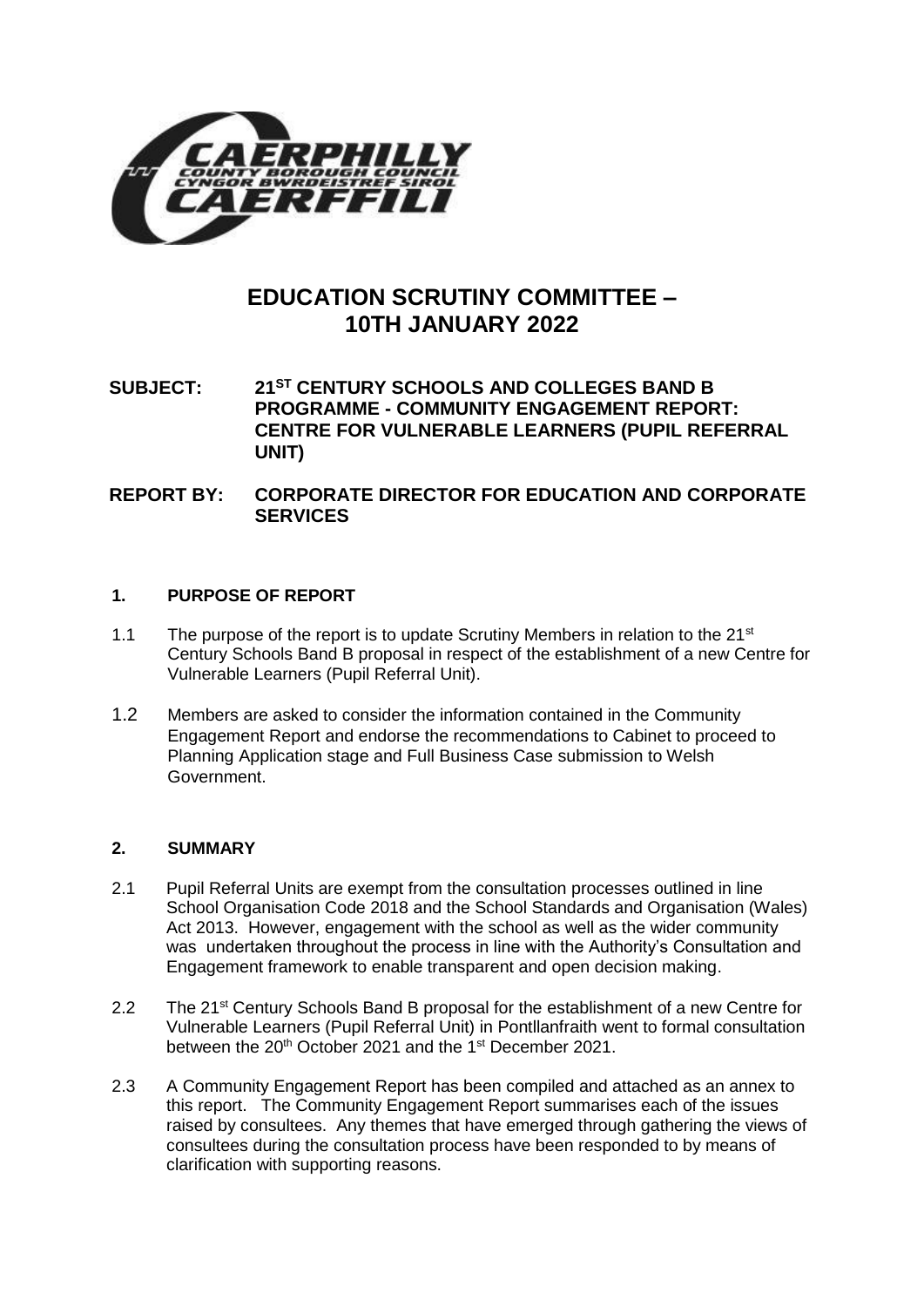# **3. RECOMMENDATIONS**

- 3.1 Prior to a report being presented to Cabinet, Scrutiny Members are asked to:
	- a) Consider the information contained in the Community Engagement Report.
	- b) Endorse the recommendation to Cabinet to proceed to Planning Application Stage
		- c) Endorse the recommendation to proceed to Full Business Case

# **4. REASONS FOR THE RECOMMENDATIONS**

- 4.1 To ensure Members are updated on the progress of Phase 2 of the 21<sup>st</sup> Century Schools and Colleges Capital Band B programme
- 4.2 To seek Members endorsement on the recommendations to Cabinet to proceed to Planning Application Stage.
- 4.3 To seek Members endorsement to proceed to Full Business Case submission to Welsh Government for final review and approval by Welsh Government's Business Case Scrutiny Group and Programme Investment Panel

## **5. THE REPORT**

# 5.1 **Band B**

- 5.1.1 The key aims of the 21st Century Schools and Colleges Band B investment programme, outlined by Welsh Government, is to:
	- Reduce the number of poor condition schools.
	- Ensure that we have the right size schools in the right location, providing enough places to deliver Welsh and English medium education.
	- Ensure the effective and efficient use of the educational estate for use by both Schools and the wider Community.

## 5.2 **Band B Phase 2**

5.2.1 The schemes identified as part of Phase 2 of the Band B programme include the adaption and refurbishment of the old grammar school building on the former Pontllanfraith High School site to accommodate a Centre for Vulnerable Learners (Pupil Referral Unit), the amalgamation of Llancaeach Junior and Llanfabon Infants school via the expansion of the existing Llanfabon Infants site to accommodate 275 pupils plus nursery, and a new build replacement Plas-y-felin Primary school in the grounds of the existing school site to accomodate 420 pupils plus nursery.

## 5.3 **Phase 2 - Centre for Vulnerable Learners**

5.3.1 The proposal is to adapt and refurbish the old grammar school building on the former Pontllanfraith High School site and develop bespoke sporting provision and facilities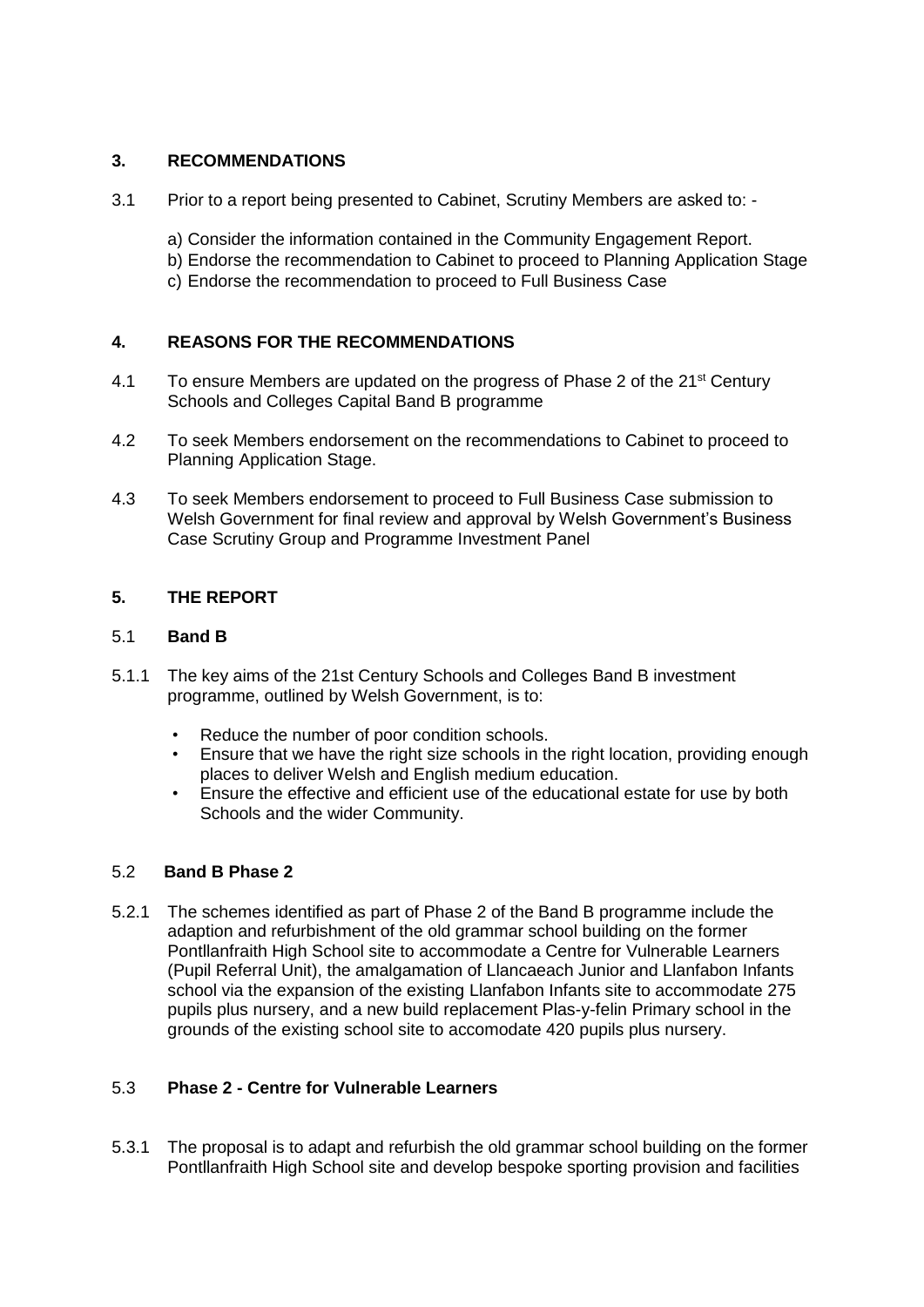for pupils which will also be available for the wider community outside of school hours.

- 5.3.2 For the purposes of reporting to Welsh Government, the Centre for Vulnerable Learners will be referred to in all correspondence to Welsh Government and supporting documentation as a Pupil Referral Unit.
- 5.3.3 Pupil Referral Units are exempt from the consultation processes outlined in line School Organisation Code 2018 and the School Standards and Organisation (Wales) Act 2013.
- 5.3.4 Further to Cabinet approval gained on the 13<sup>th</sup> October 2021, formal consultation for the proposal was carried out between 20<sup>th</sup> October 2021 and 1<sup>st</sup> December 2021.
- 5.3.5 A prescribed list of recipients, mirroring those outlined in the School Organisation Code 2018 were written to and a consultation document was published in both hardcopy and electronically via the Authority's website based. Reasonable access to information was promoted from an Equalities perspective and other formats were available on request, including a child friendly version and video.
- 5.3.6 Members of the Education Scrutiny Committee who met on the 2<sup>nd</sup> November 2021 in their capacity as a consultee under the School Organisation Code 2018, endorsed the proposal, voting 13 For, 0 Against and 0 Abstentions.
- 5.3.7 The consultation period ran for 42 days (with at least 20 of these being school days) to provide adequate time for response and conscientious consideration has been given to any responses received.
- 5.3.8 There were 20 responses received in respect of the proposal to establish a Centre for Vulnerable Learners (Pupil Referral Unit) on the former Pontllanfraith Comprehensive site. In addition, a number of pupils across a multiple EOTAS settings engaged in the consultation process through 'learner voice' sessions which have been reported on separately. All responses are broken down into more detail in the Community Engagement Report.
- 5.3.9 A Community Engagement Report has been compiled and has been attached as an annex to this report. The Community Engagement Report summarises each of the issues raised by consultees. Any emerging themes that have been raised through gathering the views of consultees during the consultation process have been responded to by means of clarification with supporting reasons.
- 5.3.10 Estyn was advised of the publication of the Consultation Document, however advised that "unfortunately as the current legislations and consultation process as prescribed by the School Organisation Code 2018 does not apply to PRU's, it is not appropriate for us to respond to this particular consultation".
- 5.3.11 The Community Engagement Report will be published electronically on the 21<sup>st</sup> Century Schools pages on the Council's website. Consultees who have indicated in their consultation response that they wish to be notified will be advised by letter or email of the availability of the Community Engagement Report along with the key stakeholders as identified from the School Organisation Code 2018.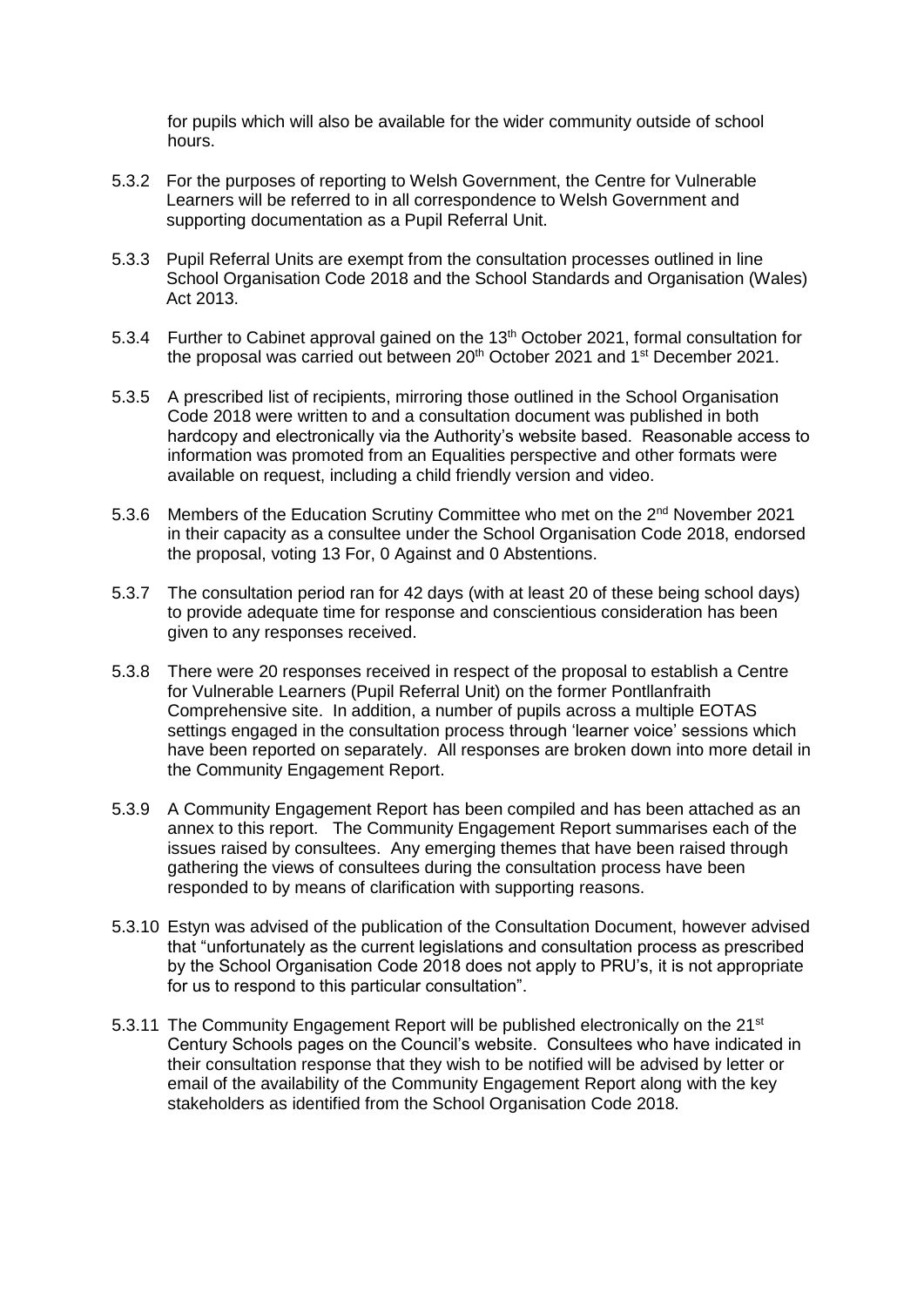# 5.4 **Conclusion**

Whilst this proposal is exempt from the requirements of the School Organisation Code 2018, a consultation exercise was undertaken and has now concluded in relation to this proposal. This report has been compiled along with the Community Engagement Report to provide members with the necessary information to make an informed decision as to whether to progress the proposal to the next stage which would entail permission to progress to planning application stage and submission of a full business case to Welsh Government.

# **6. ASSUMPTIONS**

6.1 No assumptions have been made in relation to this report as it merely updates on the progress of individual projects.

# **7. SUMMARY OF INTEGRATED IMPACT ASSESSMENT**

- 7.1 An initial Integrated Impact Assessment for this proposal was undertaken alongside the original Consultation Document forming part of the outline consultation pack which is published on the Council's website.
- 7.2 The Integrated Impact Assessment has been reviewed to include any additional elements highlighted through the statutory consultation process. The purpose of this further assessment is to take account of any further information that has come forward through the consultation or otherwise.

## **Original**

[https://www.caerphilly.gov.uk/CaerphillyDocs/IIA/centre-for-vulnerable-learners](https://www.caerphilly.gov.uk/CaerphillyDocs/IIA/centre-for-vulnerable-learners-sep2021)[sep2021](https://www.caerphilly.gov.uk/CaerphillyDocs/IIA/centre-for-vulnerable-learners-sep2021)

## **Updated**

[http://www.caerphilly.gov.uk/CaerphillyDocs/IIA/CCBC-Integrated-Impact-](http://www.caerphilly.gov.uk/CaerphillyDocs/IIA/CCBC-Integrated-Impact-Assessment-CVL-Updated-2-12)[Assessment-CVL-Updated-2-12](http://www.caerphilly.gov.uk/CaerphillyDocs/IIA/CCBC-Integrated-Impact-Assessment-CVL-Updated-2-12)

# **8. FINANCIAL IMPLICATIONS**

8.1 Phase 2 of the 21st Century Schools and Colleges Band B programme, currently totals £18,500,000. The Authority's contribution within this sum is £5,925,000 as detailed below.

| <b>Project Name:</b>              | <b>LA Contribution</b> | WG contribution | <b>Total Funding</b> |
|-----------------------------------|------------------------|-----------------|----------------------|
| Centre for Vulnerable<br>Learners | £1,375,000 (25%)       | £4,125,000      | £5,500,000           |
| Llancaeach/Llanfabon              | £1,400,000 (35%)       | £2,600,000      | £4,000,000           |
| <b>Plasyfelin Primary</b>         | £3,150,000 (35%)       | £5,850,000      | £9,000,000           |

8.2 The Authority's contribution will be met from the remaining funding of £1.209m previously earmarked for 21st Century Schools and through the recently approved earmarking of a further sum of £4.716m from the Authority's Place-Shaping Reserve.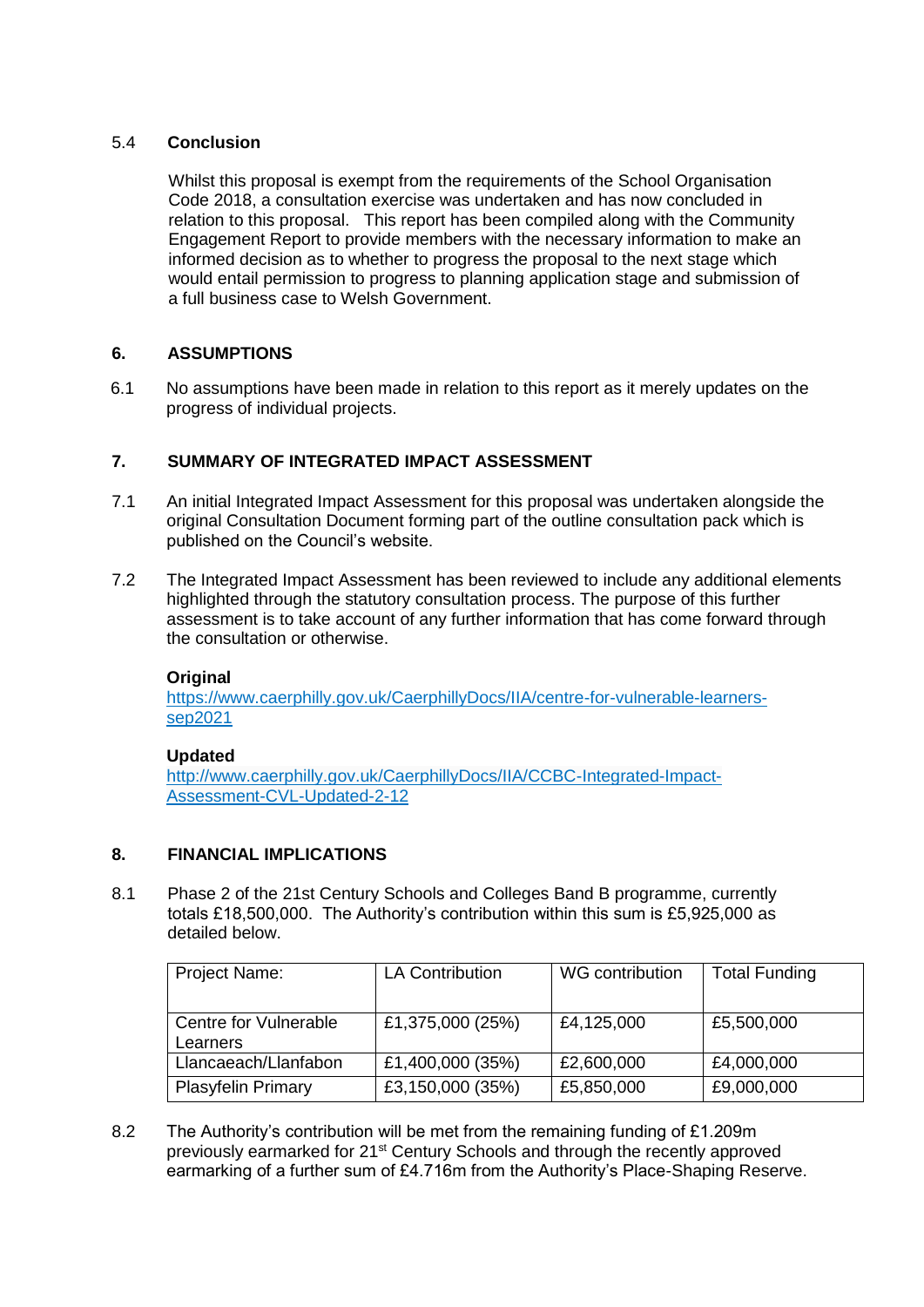- 8.3 The Welsh Government Grant allocation for individual projects within the 21st Century Schools Band B programme is calculated consistently across Wales using the Building Bulletin regultions BB98 - Secondary, BB99 – Primary and BB104 – Special/Pupil Referral Units. There are a number different elements which have been included in the calculations provided for each of the Phase 2 proposals, which include:
	- Proposed standard price per square metre
	- Furniture fitting and equipment per pupil
	- ICT per pupil
- 8.4 Largely due to a combination of the impact of Covid-19 and Brexit there are currently significant inflationary increases within the construction sector. This is being kept under close review but the current projected costs for the 21<sup>st</sup> Century Schools Programme will be subject to change. Members will be updated further as matters progress.

## **9. PERSONNEL IMPLICATIONS**

9.1 This will be dependent on specific proposals and will be considered as the proposal progresses.

# **10. CONSULTATIONS**

10.1 The draft report was distributed as detailed below. All comments received have been reflected in this version of the report.

# **11. STATUTORY POWER**

- 11.1 School Organisation Code 2018 (Welsh Government) School Standards & Organisation (Wales) Act 2013
- Author: Andrea West, 21<sup>st</sup> Century Schools Manager

Consultees: Christina Harrhy, Chief Executive Richard Edmunds, Corporate Director of Education and Corporate Services Dave Street, Corporate Director, Social Services Mark S Williams, Corporate Director for Economy and Environment Councillor Ross Whiting, Cabinet Member for Learning and Leisure Councillor Teresa Parry, Chair of Education Scrutiny Committee Councillor Carol Andrews, Vice Chair of Education Scrutiny Committee Steve Harris, Head of Financial Services and S151 Officer Keri Cole, Chief Education Officer Sue Richards, Head of Education Planning and Strategy / Head of **Transformation** Sarah Ellis, Lead for Inclusion & ALN Sarah Mutch, Early Years Manager Paul Warren, Strategic Lead for School Improvement Jane Southcombe, Financial Services Manager